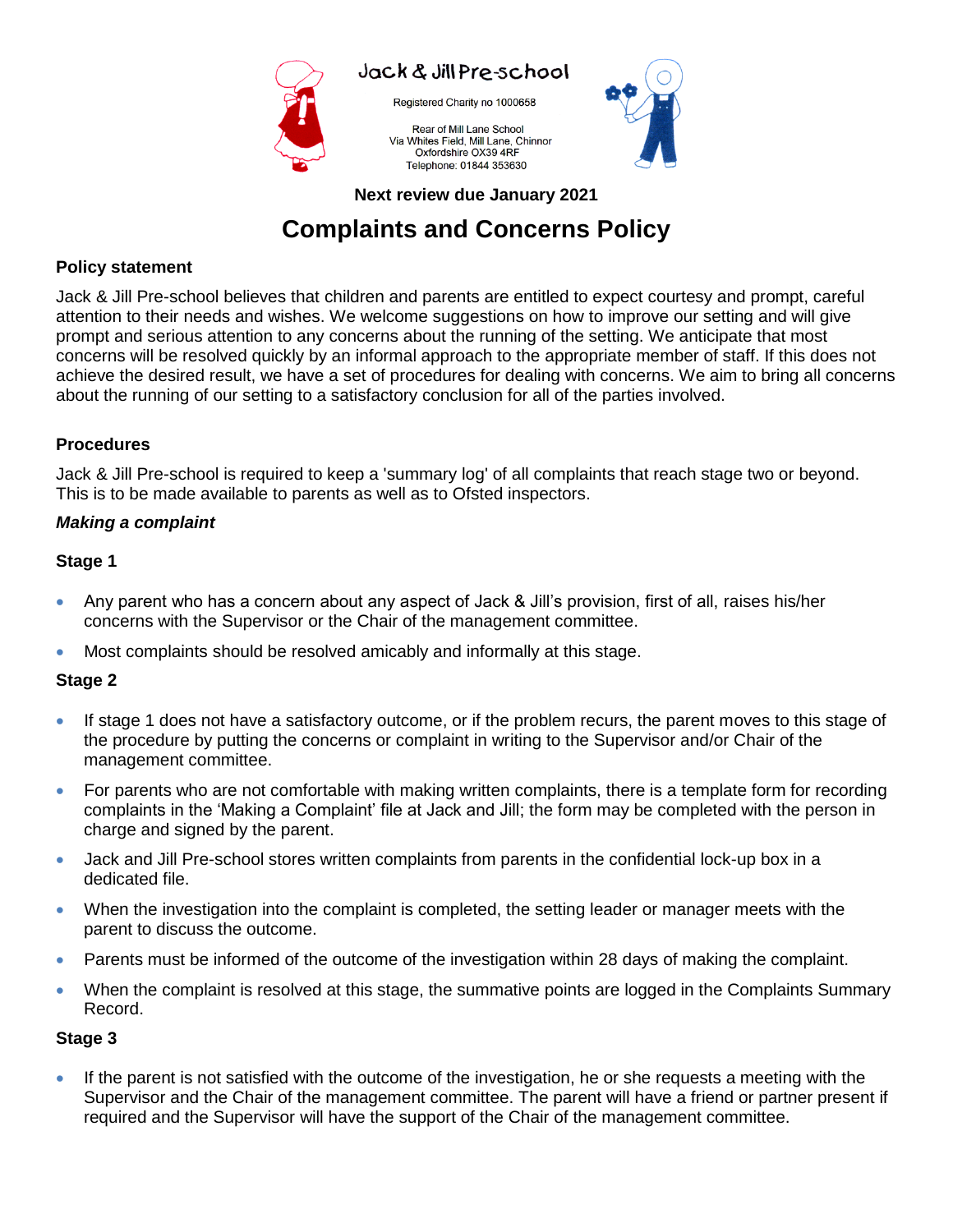- An agreed written record of the discussion is made as well as any decision or action to take as a result. All of the parties present at the meeting sign the record and receive a copy of it.
- This signed record signifies that the procedure has concluded. When the complaint is resolved at this stage, the summative points are logged in the Complaints Summary Record.

#### **Stage 4**

- If at the stage three meeting the parent and Jack & Jill cannot reach agreement, an external mediator is invited to help to settle the complaint. This person should be acceptable to both parties, listen to both sides and offer advice. A mediator has no legal powers but can help to define the problem, review the action so far and suggest further ways in which it might be resolved.
- Staff or volunteers within the Early Years Alliance are appropriate persons to be invited to act as mediators.
- The mediator keeps all discussions confidential. S/he can hold separate meetings with the Jack & Jill personnel (Supervisor and Chair of the management committee) and the parent, if this is decided to be helpful. The mediator keeps an agreed written record of any meetings that are held and of any advice s/he gives.

#### **Stage 5**

- When the mediator has concluded her/his investigations, a final meeting between the parent, the Jack & Jill Supervisor and the Chair of the management committee is held. The purpose of this meeting is to reach a decision on the action to be taken to deal with the complaint. The mediator's advice is used to reach this conclusion. The mediator is present at the meeting if all parties think this will help a decision to be reached.
- A record of this meeting, including the decision on the action to be taken, is made. Everyone present at the meeting signs the record and receives a copy of it. This signed record signifies that the procedure has concluded.

#### *The role of the Office for Standards in Education, Children's Services and Skills (Ofsted), the Local Safeguarding Children Board or local safeguarding partners and the Information Commissioner's Office*

- Parents may approach Ofsted directly at any stage of this complaints procedure. In addition, where there seems to be a possible breach of the setting's registration requirements, it is essential to involve Ofsted as the registering and inspection body with a duty to ensure the Safeguarding and Welfare Requirements of the Early Years Foundation Stage are adhered to.
- **Parents can complain to Ofsted by telephone on in writing at:**

Ofsted National Business Unit, Piccadilly Gate, Store Street, Manchester M1 2WD

Tel: 0300 123 1231

- **These details are displayed on our parent's notice board.**
- If a child appears to be at risk, we follow the procedures of the Local Safeguarding Children Board or local safeguarding partners.
- In these cases, both the parent and our setting are informed and our Supervisor works with Ofsted or the Local Safeguarding Children Board or local safeguarding partners to ensure a proper investigation of the complaint, followed by appropriate action.
- The Information Commissioner's Office (ICO) can be contacted if you have made a complaint about the way your data is being handled and remain dissatisfied after raising your concern with us. For further information about how we handle your data, please refer to the Privacy Notice given to you when you registered your child at our setting. The ICO can be contacted at Information Commissioner's Office, Wycliffe House, Water Lane, Wilmslow, Cheshire, SK9 5AF or ico.org.uk